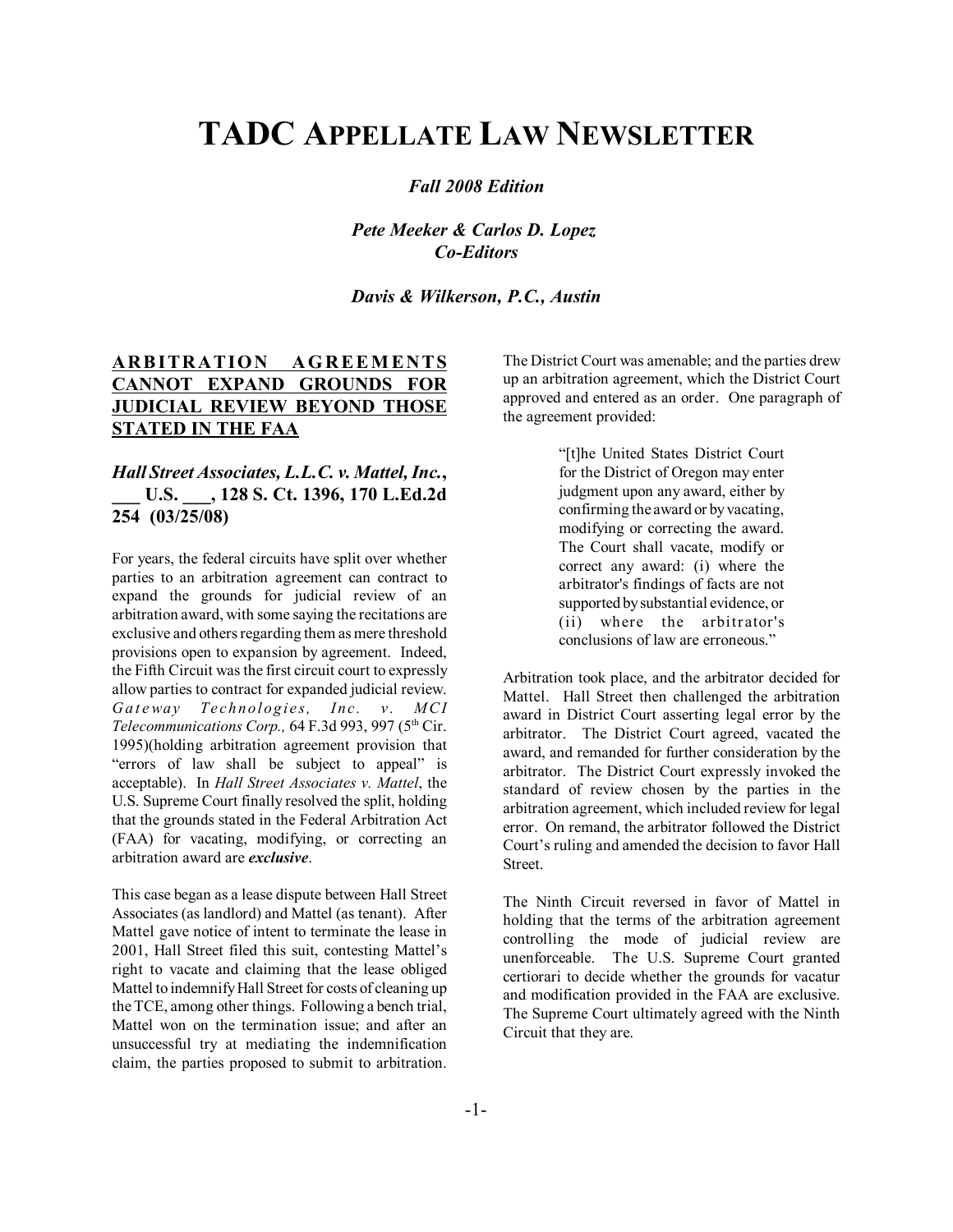Hall Street argued, among other things, that the agreement to review for legal error ought to prevail simply because arbitration is a creature of contract, and the FAA is "motivated, first and foremost, by a congressional desire to enforce agreements into which parties ha[ve] entered," citing the Court's decision in *Dean Witter Reynolds Inc. v. Byrd,* 470 U.S. 213, 220, 105 S.Ct. 1238, 84 L.Ed.2d 158 (1985). In response, the Court held that-

> Hall Street is certainly right that the FAA lets parties tailor some, even many features of arbitration by contract, including the way arbitrators are chosen, what their qualifications should be, which issues are arbitrable, along with procedure and choice of substantive law. But to rest this case on the general policy of treating arbitration agreements as enforceable as such would be to beg the question, which is whether the FAA has textual features at odds with enforcing a contract to expand judicial review following the arbitration.

To that particular question the Court held that the answer is yes, that the text compels a reading of the FAA §§ 10 and 11 categories as exclusive. There is no hint of flexibility in the statutory language. Section 9 expressly states that on application for an order confirming an arbitration award, the court "must grant" the order "unless the award is vacated, modified, or corrected as prescribed in sections 10 and 11 of this title." There is nothing malleable about "must grant," which unequivocally tells courts to grant confirmation in all cases, except when one of the "prescribed" exceptions applies.

Nonetheless, the Supreme Court remanded the case for consideration of additional issues. Because the arbitration agreement had been drafted and entered into during litigation, the Court raised the question of whether the agreement should "be treated as an exercise of the District Court's authority to manage its cases under Federal Rules of Civil Procedure 16.<sup>7</sup>

Stay tuned because Congress may act and change the contours of the FAA.

# **ARBITRATION AGREEMENTS CANNOT EXPAND GROUNDS FOR JUDICIAL REVIEW BEYOND THOSE STATED IN THE TAA**

#### *Quinn v Nafta Traders, Inc.***, 257 S.W.3d 795 (Tex.** App.–Dallas 06/17/08, pet. filed)

Former employee Quinn brought an action to confirm arbitration award in her favor in sexual discrimination dispute with her employer, Nafta Traders, Inc., and moved for additional attorney's fees incurred in enforcing the award. Nafta moved to vacate award. The District Court confirmed the award but denied Quinn's request for additional attorney's fees. The Dallas Court of Appeals affirmed, holding that parties seeking judicial review of an arbitration award covered under the Texas General Arbitration Act ("TAA") cannot contractually agree to expand the scope of that review and are instead limited to judicial review based on the statutory grounds enumerated in the statute. The TAA specifically mandates confirmation in all cases except where statutory grounds are offered for vacation, modification, or correction.

Nafta argued that the parties' arbitration agreement expanded the scope of judicial review authorized under the TAA to include grounds not expressly identified in the statute. Specifically, the agreement provided:

> The arbitrator does not have authority (i) to render a decision which contains a reversible error of state or federal law, or (ii) to apply a cause of action or remedy not expressly provided for under existing state or federal law.

In essence, Nafta argued that the arbitrator made several errors of law and that those alleged errors are subject to judicial review under the arbitration agreement. The Court of Appeals disagreed that the parties could expand the scope of judicial review to include grounds not expressly authorized under the TAA. In so holding, the Court of Appeals cited the U.S. Supreme Court's decision in *Hall Street Associciates, L.L.C. v. Mattel, Inc.,* \_\_\_ U.S. \_\_\_, 128 S. Ct. 1396, 170 L.Ed.2d 254 (2008) discussed above.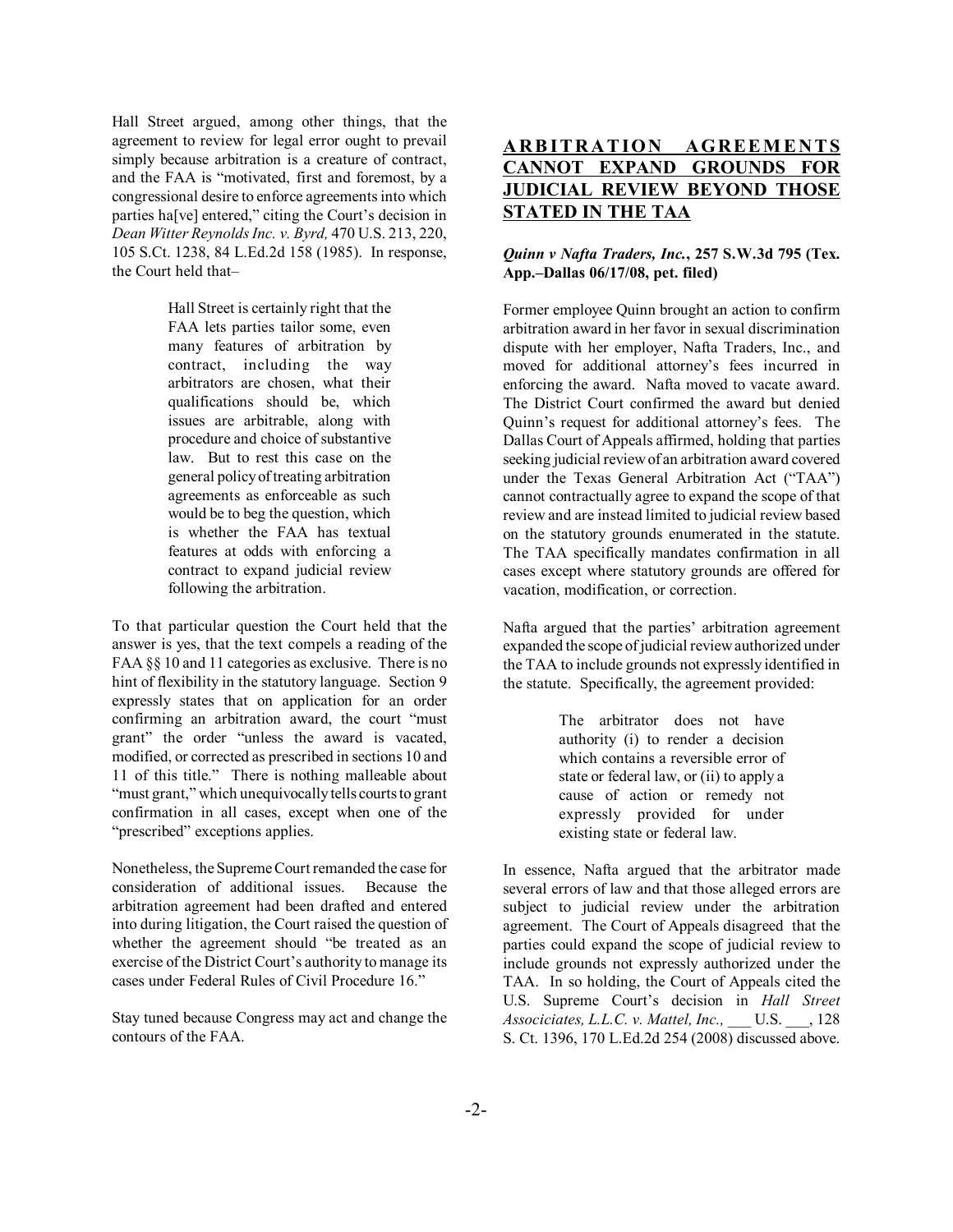Like the FAA, the statutory grounds for vacating and modifying an award under the TAA are extremely narrow and there is no language allowing parties to contract for expanded judicial review. The grounds listed in section 171.088 include:

- (1) corruption, fraud, or other undue means,
- (2) prejudice resulting from arbitrator partiality, corruption, misconduct or wilful misbehavior,
- (3) arbitrators exceeding their powers, refusing to postpone a hearing after a showing of good cause, refusing to hear material evidence, or conducting a hearing contrary to enumerated statutory provisions resulting in substantial prejudice to a party, and
- (4) absence of an agreement to arbitrate.

These grounds reflect severe departures from an otherwise proper arbitration process and are of a completely different character than ordinary legal error. Similarly, the statutory grounds for judicial modification or correction include:

- (1) evident miscalculation of numbers,
- (2) evident mistake in a description referred to in the award,
- (3) awards on matters not submitted, and
- (4) imperfect form of the award not affecting the merits.

These grounds speak to errors that are clerical in nature rather than legal. As the U.S. Supreme Court noted in *Hall Street*, "it would stretch basic interpretive principles to expand the [statutory] grounds to the point of evidentiary and legal review generally.î *Hall,* 128 S.Ct. at 1404.

In addition, Nafta argued that even if an expanded scope of judicial review is not available, the award should still be vacated under the TAA because the arbitrator "exceeded his authority" by making legal errors in contravention of the arbitration agreement. Recall that the arbitration clause at issue was *not* expressed in terms of expanding the scope of judicial review of an award; rather, it was expressed as a *limitation on the arbitrator's authority*-the violation of which would be reviewable under the TAA. The Court of Appeals was apparently not impressed with this distinction and rejected Nafta's argument. As explained by the Court of Appeals, "our adoption of Naftaís argument would allow Nafta to accomplish

indirectly what we have already concluded it cannot do directly, that is, contractually expand judicial review of the arbitration decision."

Note that petition for review has been filed in the Texas Supreme Court. There has been no action on the petition by the Court as of the date this Newsletter was submitted.

# **MANDAMUS AVAILABLE TO REVIEW ORDER COMPELLING ARBITRATION UNDER FAA**

# **PROVISIONS ELIMINATING WORKERS' COMPENSATION ACT ANTI-RETALIATION REMEDIES ARE SUBSTANTIVELY UNCONSCIONABLE**

# **FEE-SPLITTING AND DISCOVERY LIMIT PROVISIONS ARE NOT SUBSTANTIVELY UNCONSCIONABLE**

## *In re Poly-America L.P.***, 2008 WL 3990993, 51 Tex. Sup. Ct. J. 1237 (Tex. 08/29/08)(No. 04-1049)**

Former employee sought mandamus relief from order of the trial court granting employer's motion to compel arbitration and to stay employee's action for wrongful discharge and retaliation for filing a workers' compensation claim. The employee's employment contract contained an arbitration agreement that required the employee to split arbitration costs, limited discovery, eliminated punitive damages and reinstatement remedies available under the Workers' Compensation Act, and imposed other conditions on the arbitration process. The arbitration agreement provided that it was governed by the Federal Arbitration Act. At issue was whether these provisions are unconscionable and, if they are, whether the contract's severability clause preserved the arbitration right. The Supreme Court held that:

(1) provisions of the arbitration agreement, eliminating two types of remedies available under anti-retaliation provisions of the Texas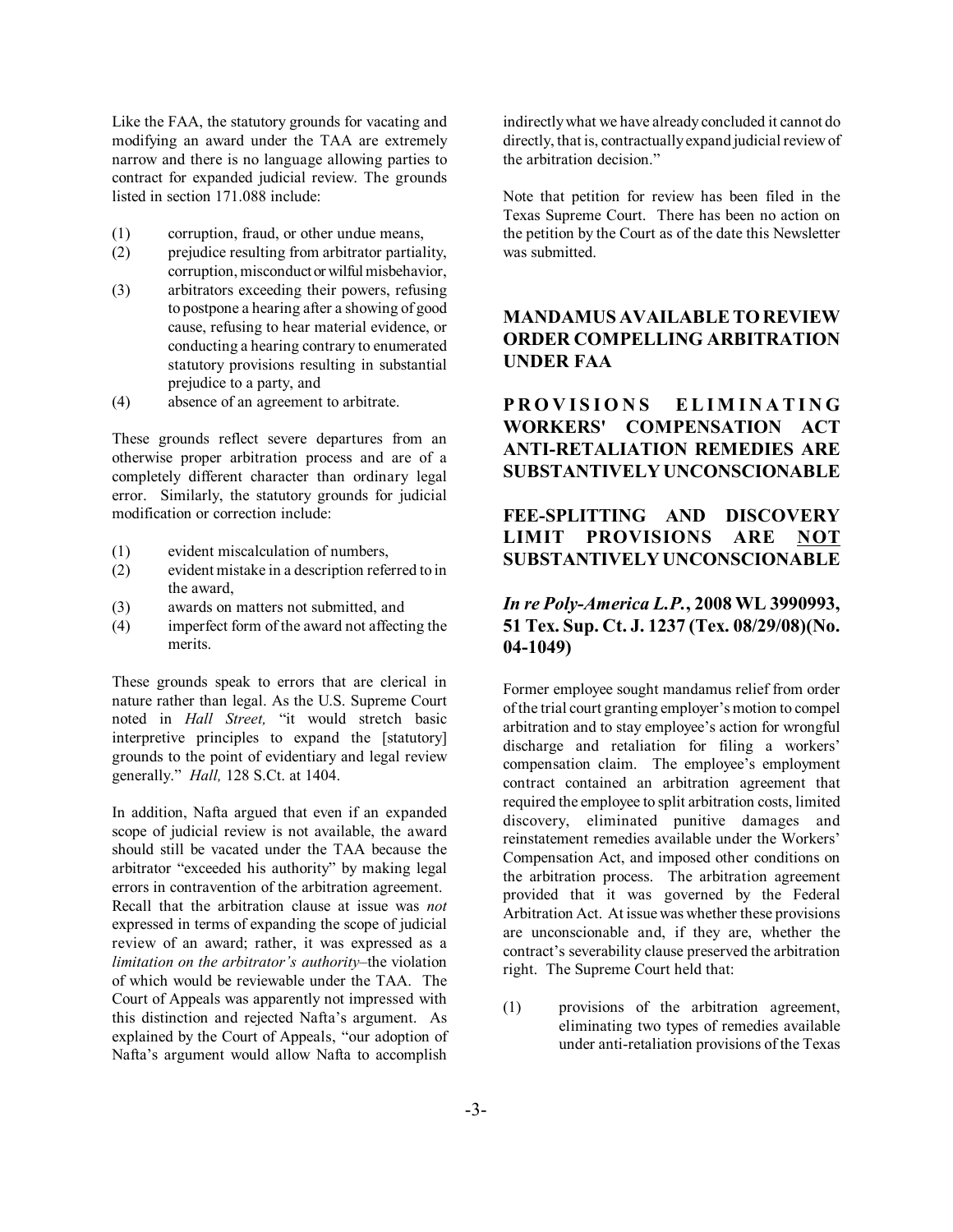Workers' Compensation Act, were substantively unconscionable and void;

- (2) fee-splitting provision of the arbitration agreement was not substantively unconscionable;
- (3) as a matter of first impression, discovery limits in the arbitration agreement were not substantively unconscionable; and
- (4) the substantively unconscionable provisions were not integral to the parties' overall intended purpose to arbitrate their disputes and were therefore severable from the remainder of the arbitration agreement, which the Court concluded was otherwise enforceable.

Because the invalid remedies-limitation provisions were severable from the arbitration agreement, the trial court did not abuse its discretion in compelling arbitration; and mandamus was accordingly conditionally granted.

In his Dissent, Justice Brister noted that the Court's opinion conflicted with its 2006 decision in *In re Palacios* that mandamus review was available for ìorders that *deny* arbitration, *but not* orders that *compel* it.î (See *TADC Appellate Newsletter Fall 2006 Edition*). The majority opinion responded:

> Although federal precedent in this area is not uniformly clear, it appears a federal court would be permitted-albeit not compelled-to address the merits of the mandamus arguments in this case. If such review were categorically unavailable and unconscionability determinations the sole realm of arbitrators, as the dissenting Justice proposes, development of the law as to this threshold issue would be substantially hindered if not precluded altogether.

As noted in the Fall 2006 Edition of the TADC Appellate Newsletter, the Court in *In re Palacios* did not decide whether mandamus review of an order staying a case for arbitration is entirely precluded, as

where a party can meet a "particularly heavy" mandamus burden to show "clearly and indisputably that the district court did not have the discretion to stay the proceedings pending arbitration.<sup>"</sup> In *In re Poly-America L.P.*, the Court expressed the federal standard as follows:

> Federal courts grant mandamus only upon demonstration of a "clear and indisputable" right to issuance of the writ: "First, the party seeking the issuance of the writ must have no other adequate means to attain the relief he desires.... Second, the petitioner must satisfy the burden of showing that his right to issuance of the writ is clear and indisputable. Third ... the issuing court, in the exercise of its discretion, must be satisfied that the writ is appropriate under the circumstances."

Because arbitration is intended to provide a lower-cost, expedited means to resolve disputes, mandamus proceedings will often, if not always, deprive the parties of these intended benefits when a compel-and-stay order is at issue. Accordingly, courts should be hesitant to intervene.

# **SUPREME COURT REINFORCES MANDAMUS STANDARD OF** *IN RE PRUDENTIAL*

# **DISSENT CLAIMS IT'S A "A WHOLE NEW WORLD IN MANDAMUS PRACTICEî**

# *In re McAllen Medical Center Inc.***, 2008 WL 4051053, 51 Tex. Sup. Ct. J. 1302 (Tex. 08/29/08) (No. 05-0892)**

In this case, filed as a class action by 400 plaintiffs representing 224 former patients, the hospital was sued for negligent credentialing of a physician on its staff. As required by statute, the plaintiffs submitted expert reports on all 224 patients. All the reports were signed by the same expert. The hospital filed a motion to dismiss, challenging the plaintiffs' expert; and the trial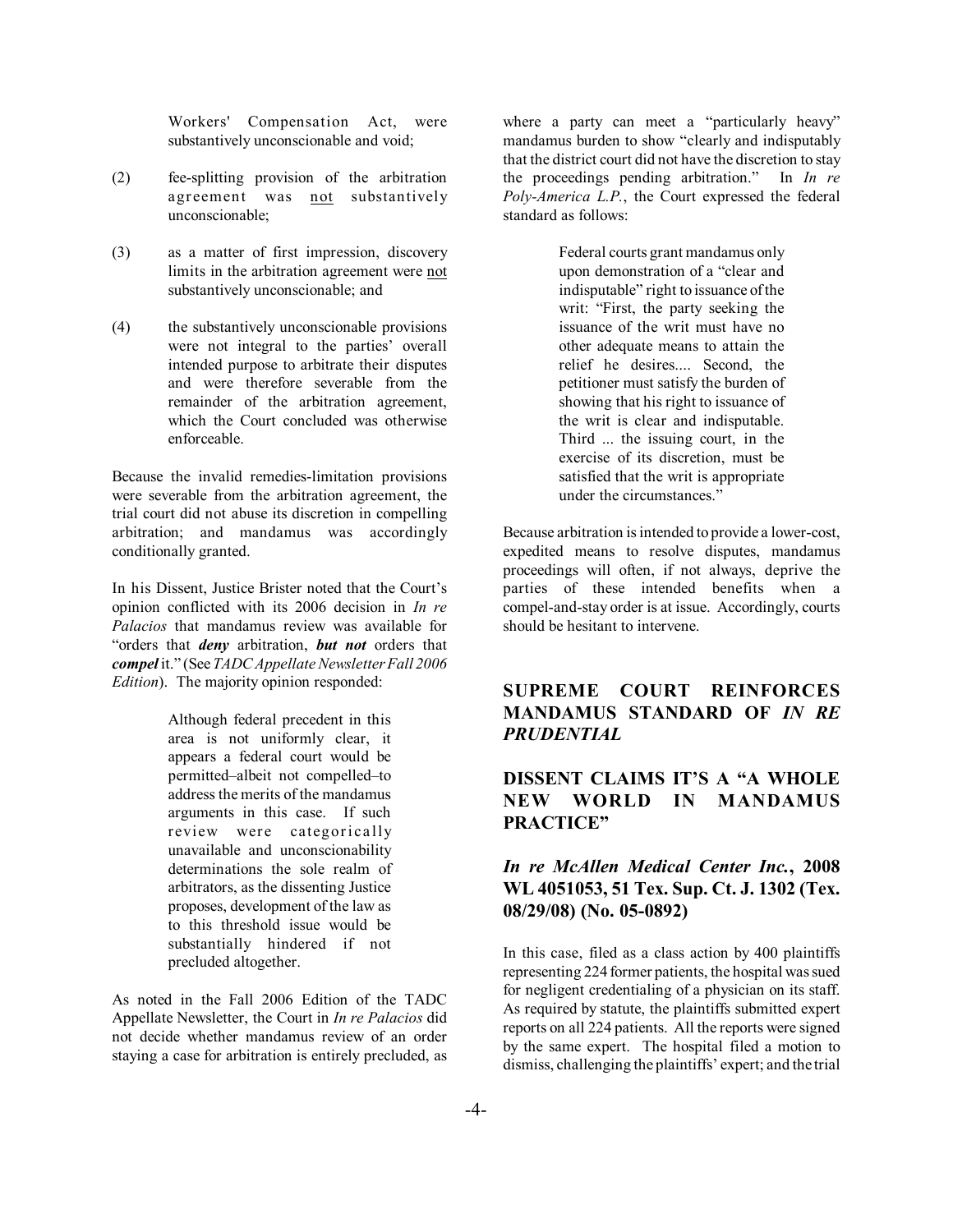court denied the hospital's motion. This was a pre-2003 case governed by the old Article 4590i, and an interlocutory appeal was not available. The hospital sought mandamus relief, which was denied by the Corpus Christi Court of Appeals.

The Supreme Court granted the hospital's petition for mandamus. Of significance is the Court's lengthy discussion of the second prong of the mandamus standard-whether the hospital lacked an adequate remedy by appeal. In holding that appeal was not an adequate remedy, the Court summarized it's reasoning as follows:

> "Appellate courts cannot afford to grant interlocutory review of every claim that a trial court has made a pre-trial mistake. But we cannot afford to ignore them all either. Like 'instant replay' review now so common in major sports, some calls are so important-and so likely to change a contest's outcome-that the inevitable delay of interim review is nevertheless worth the wait."

Whether a clear abuse of discretion can be adequately remedied by appeal depends on a careful analysis of the costs and benefits of interlocutory review. *In re Prudential Ins. Co. of Am.,* 148 S.W.3d 124, 136 (Tex. 2004). Applying that standard in this case, the Court noted that the Legislature has already balanced most of the relevant costs and benefits when it studied and adopted the expert report procedure in Article 4590i. The Legislature found that the cost of conducting plenary trials of claims as to which no supporting expert could be found was affecting the availability and affordability of health care-driving physicians from Texas and patients from medical care they need. The courts are in no position to contradict this statutory finding. The statute was intended to preclude extensive discovery and prolonged litigation in frivolous cases. If the legislative purposes behind the statute are attainable through mandamus review, Texas courts should not frustrate those purposes by a too-strict application of our own procedural devices. Accordingly, the Court held the hospital has shown it has no adequate remedy by appeal.

> "If (as appears to be the case here) some trial courts are either confused

by or simply opposed to the Legislature's requirement for early expert reports, denying mandamus review would defeat everything the Legislature was trying to accomplish."

The Court's opinion provides a helpful list of cases in which it has held that the very act of proceeding to trial–regardless of the outcome–would defeat the substantive right involved. Thus, the Court has held appeal is not an adequate remedy when it will mean:

- forcing parties to trial in a case they agreed to arbitrate. *In re D. Wilson Constr. Co.,* 196 S.W.3d 774, 780 (Tex.2006); *Jack B. Anglin Co. v. Tipps,* 842 S.W.2d 266, 272-73 (Tex.1992).
- forcing parties to trial on an issue they agreed to submit to appraisers. *In re Allstate County Mut. Ins. Co.,* 85 S.W.3d 193, 196 (Tex.2002).
- forcing parties to a jury trial when they agreed to a bench trial. *In re Prudential,* 148 S.W.3d 124, 138 (Tex. 2004).
- forcing parties to trial in a forum other than the one they contractually selected. *In re AIU Ins. Co.,* 148 S.W.3d 109, 115 (Tex.2004); *accord, In re Automated Collection Techs., Inc.,* 156 S.W.3d 557, 558 (Tex.2004).
- forcing parties to trial with an attorney other than the one they properly chose. *In re Cerberus Capital Mgmt., L.P.,* 164 S.W.3d 379, 383 (Tex.2005); *In re Sanders,* 153 S.W.3d 54, 56 (Tex.2004); *In re Epic Holdings, Inc.,* 985 S.W.2d 41, 52 (Tex.1998); *Nat'l Med. Enters. v. Godbey,* 924 S.W.2d 123, 133 (Tex.1996).
- forcing parties to trial with an attorney who should be attending the Legislature. *In re Ford Motor Co.,* 165 S.W.3d 315, 322 (Tex.2005).
- forcing parties to trial with no chance for one party to prepare a defense. *In re Allied Chem. Corp.,* 227 S.W.3d 652, 658 (Tex.2007).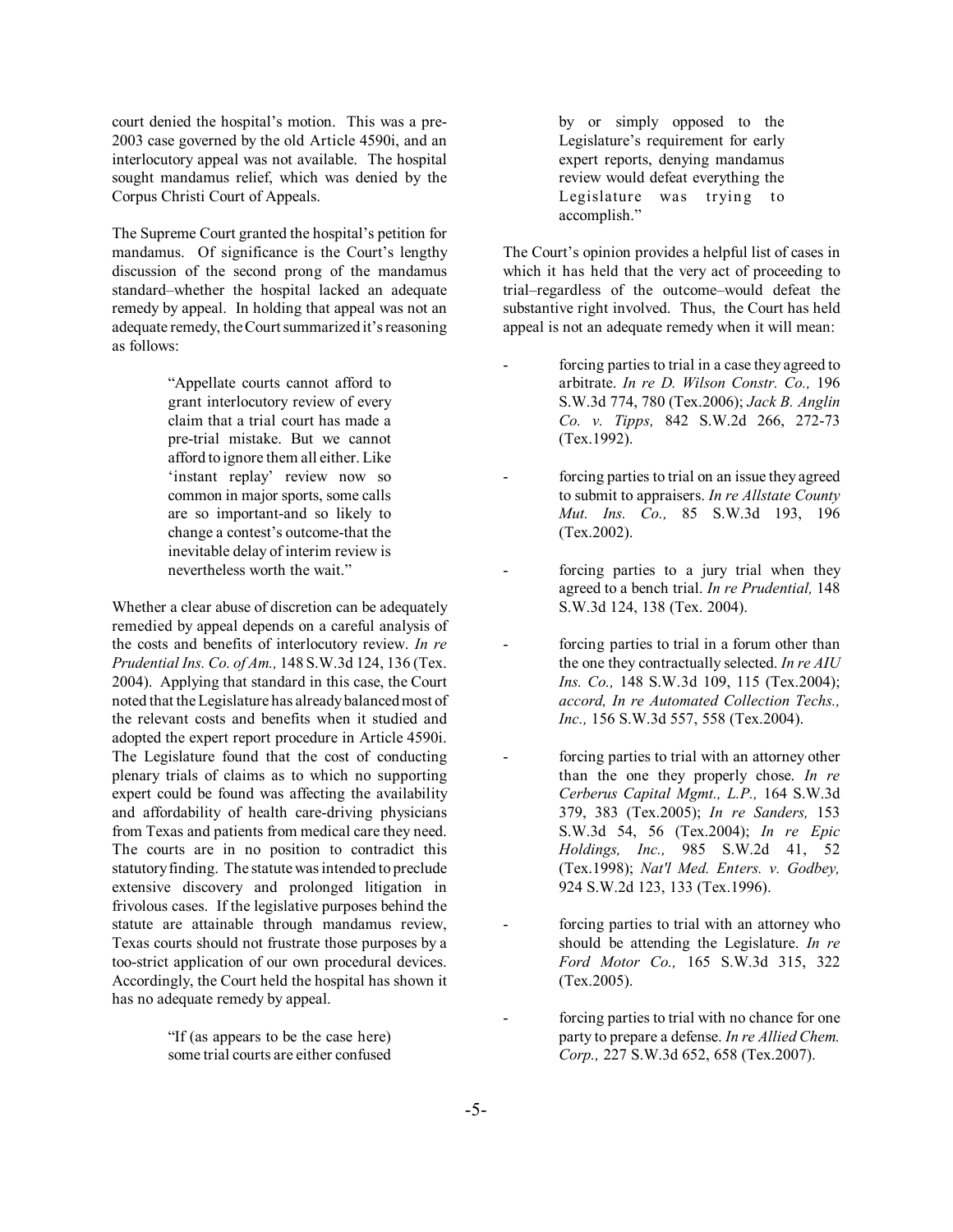Responding to the Dissent's charge that the Court's decision was a sudden departure from *Walker v. Packer*, 827 S.W.2d 833 (Tex.1992), the Court noted that *Walker* serves as an example, not a limit, on when mandamus is appropriate. *Walker* listed several decisions in the discovery context when an appeal would be "inadequate:"

- when disclosure of privileged information or trade secrets would "materially affect the rights of the aggrieved party";
- when discovery "imposes a burden on the producing party far out of proportion to any benefit that may obtain to the requesting party";
- when a "party's ability to present a viable claim or defense at trial is vitiated or severely compromised by the trial court's discovery error"; and
- when "the missing discovery cannot be made" part of the appellate record ... and the reviewing court is unable to evaluate the effect of the trial court's error."

The Court did not limit mandamus to these situations and, after *Walker*, began recognizing additional instances in which an appeal would be inadequate, including:

- when a trial court refused to compel arbitration. *Jack B. Anglin Co., Inc. v. Tipps,* 842 S.W.2d 266, 272 (Tex.1992).
- when an appellate court denied an extension of time to file an appellate record. *Nat'l Union Fire Ins. Co. of Pittsburgh, Pa. v. Ninth Court of Appeals,* 864 S.W.2d 58, 61 (Tex.1993).
- when a trial court refused to compel discovery until 30 days before trial. *Able Supply Co. v. Moye,* 898 S.W.2d 766, 772 (Tex.1995).
- when a trial court denied a special appearance in a mass tort case. *CSR Ltd. v. Link,* 925 S.W.2d 591, 596-97 (Tex.1996).

when a trial court imposed a monetary penalty on a party's prospective exercise of its legal rights. *In re Ford Motor Co.,* 988 S.W.2d 714, 723 (Tex.1998).

The Court noted that *Walker's ad hoc* categorical approach (defining "inadequate" appeals as each situation arose) resulted in it being hard to tell when mandamus was proper until the Court said so. So in *In re Prudential Ins. Co. of Am.,* 148 S.W.3d 124, 136 (Tex.2004), the Court tried to describe the public and private interest factors that courts should balance in deciding whether the benefits of mandamus outweighed the detriments in each particular case. According to the Court, there is no reason the *Prudential* analysis should entangle appellate courts in incidental trial court rulings any more than *Walker's ad hoc* categorical approach. The *Prudential* balancing merely recognizes that the adequacy of an appeal depends on the facts involved in each case.

In the strongly worded Dissent, Justice Wainwright (who was a member of the majority in *Prudential*) made the case that-

#### **ìA whole new world in mandamus practice . . . is here.**

According to Justice Wainwright, the majority's opinion signals a new mandamus jurisprudence not tied to the check against reviewing incidental trial court rulings. According to the majority opinion, the Court will act on mandamus petitions when "some calls are so important" and sufficiently incorrect that they move the Court to action, notwithstanding the former limitations imposed by the requirement that there be no adequate remedy by appeal.

> ìThere are egregious cases that compel action by mandamus on grounds that may not fit neatly within the traditional mandamus standards established by our precedents. Such cases should be the exception; they may now have become the rule.<sup>"</sup>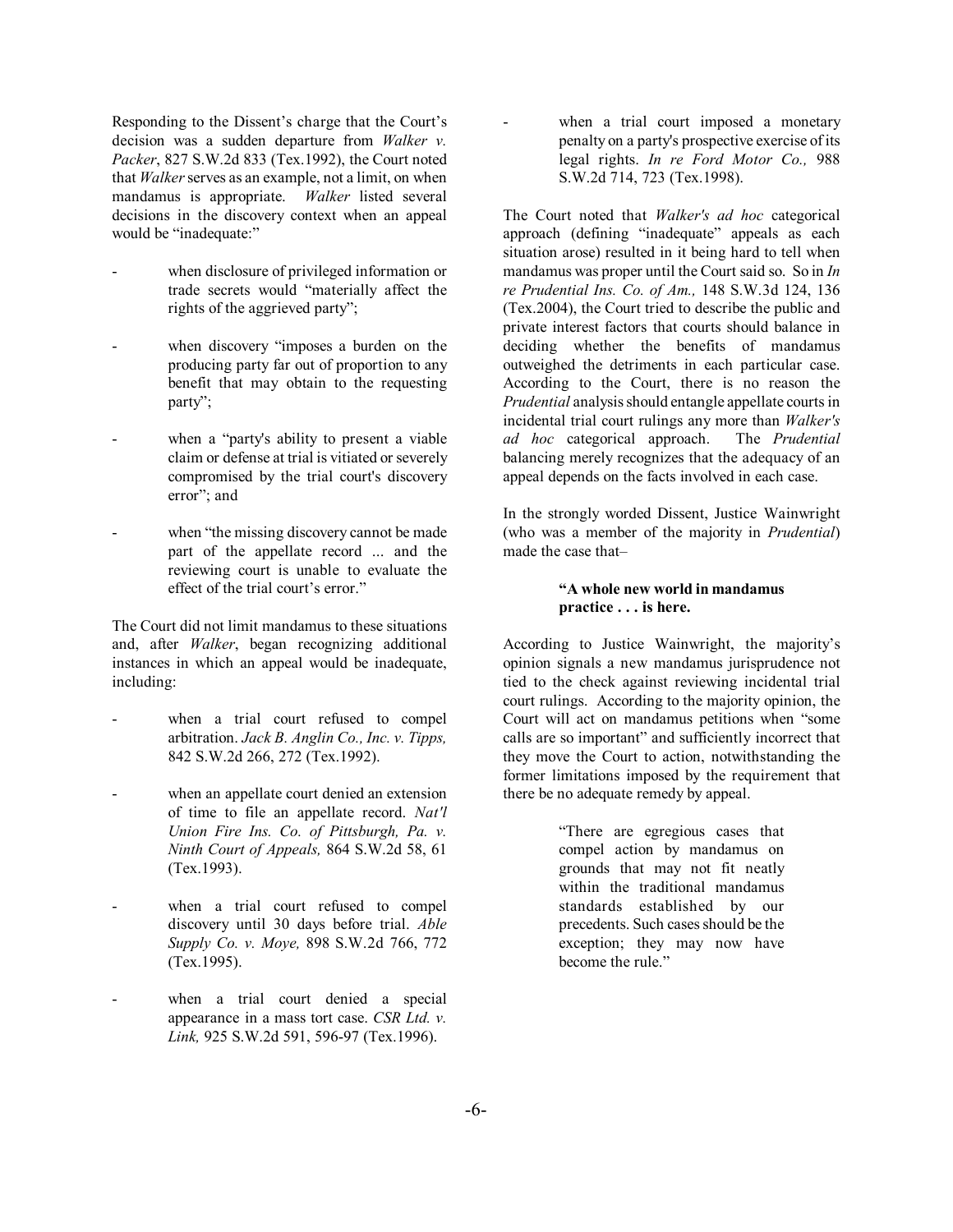# **INTERLOCUTORY ORDER DENYING MOTION FOR SANCTIONS CAN BE APPEALED AFTER NON-SUIT**

*Villafani v. Trejo***, 251 S.W.3d 466 (Tex. 04/18/08);** *Regent Care Center of San Antonio v. Hargrave***, 251 S.W.3d 517 (Tex. 04/18/08); and** *Barrera v. Rico***, 251 S.W.3d 519 (Tex. 04/18/08)**

*Villafani* was a medical malpractice case brought under Article 4590i (since recodified). The Texas Supreme Court considered whether the trial court's interlocutory order denying a motion to dismiss and for sanctions was rendered unappealable by Plaintiff's non-suit.

Plaintiff brought suit against two physicians and others. Plaintiff timely filed expert reports as required by the medical malpractice statute. Dr. Villafani filed a motion for sanctions and dismissal, claiming that the expert report did not comport with the statute's requirements. The trial court denied that motion. The plaintiff filed a notice of nonsuit without prejudice as to Dr. Villafani. The trial court severed the plaintiff's claims against Villafani and dismissed the claims without prejudice, rendering the dismissal a final judgment as to Villafani. Villafani appealed the trial court's denial of his motion for sanctions and dismissal, and the court of appeals dismissed Villafani's appeal for lack of jurisdiction.

The Supreme Court held that the trial court's denial of the sanctions motion was appealable even after the plaintiff's nonsuit and that the appeal was therefore within the court of appeals' jurisdiction.

The general rule on nonsuit is that a party has an absolute right to nonsuit affirmative claims any time during the litigation. As the Supreme Court explained: "One unique effect of a nonsuit is that it can vitiate certain interlocutory orders, rendering them moot and unappealable." However, there is an exception to this rule.

Although a party decides whether to pursue or abandon its own claims, that decision does not control the fate of a non-moving party's independent claims for affirmative relief. In this case, the independent claim was for sanctions. The plaintiff argued that

TRCP Rule 162 prohibited the appeal because the denial of the sanctions motion meant there was no longer a (pending) claim for affirmative relief. The Court was not persuaded. Rather, the Court reasoned that the protection of pending claims for affirmative relief following a nonsuit set forth in Rule 162 "does not by negative implication permit a nonsuiting party to control another party's already decided or not yet made claims for affirmative relief."

However, not all sanctions are created equal. Ultimately, whether a sanction is considered a claim for affirmative relief that survives a nonsuit for later enforcement or appeal depends on the purpose of the sanction. If the purpose of the sanction survives the lawsuit, so does the sanction itself. The Court noted by way of example, that exclusion of a witness as a discovery sanction would not survive a nonsuit because the purpose of the sanction was to protect the integrity of the proceeding. As a practical matter, that purpose is coextensive with the proceeding itself. Whereas, monetary sanctions can serve both compensatory and punitive purposes which continue to exist even though the underlying suit does not. Therefore, a nonsuit has no effect on any motion for sanctions, attorney's fees or other costs, pending at the time of dismissal.

The Court held *Villafani* was controlling and reiterated the analysis by per curiam opinions in both *Barrera v. Rico* and *Regent Care Center of San Antonio v. Hargrave*.

One thing to note about these three cases is that each of them was brought under the predecessor medical malpractice statute. The current statute at Chapter 74 of the CPRC provides for an interlocutory appeal from the denial of the same brand of motions to dismiss that provided for the Court's interpretation of Rule 162.

## *EVIDENCE OF WEALTH IS INADMISSIBLE AND WAS HARMFUL ERROR*

# *(SUPREME COURT FINDS WAY TO RULE ON FACTUAL INSUFFICIENCY AS TO DAMAGES)*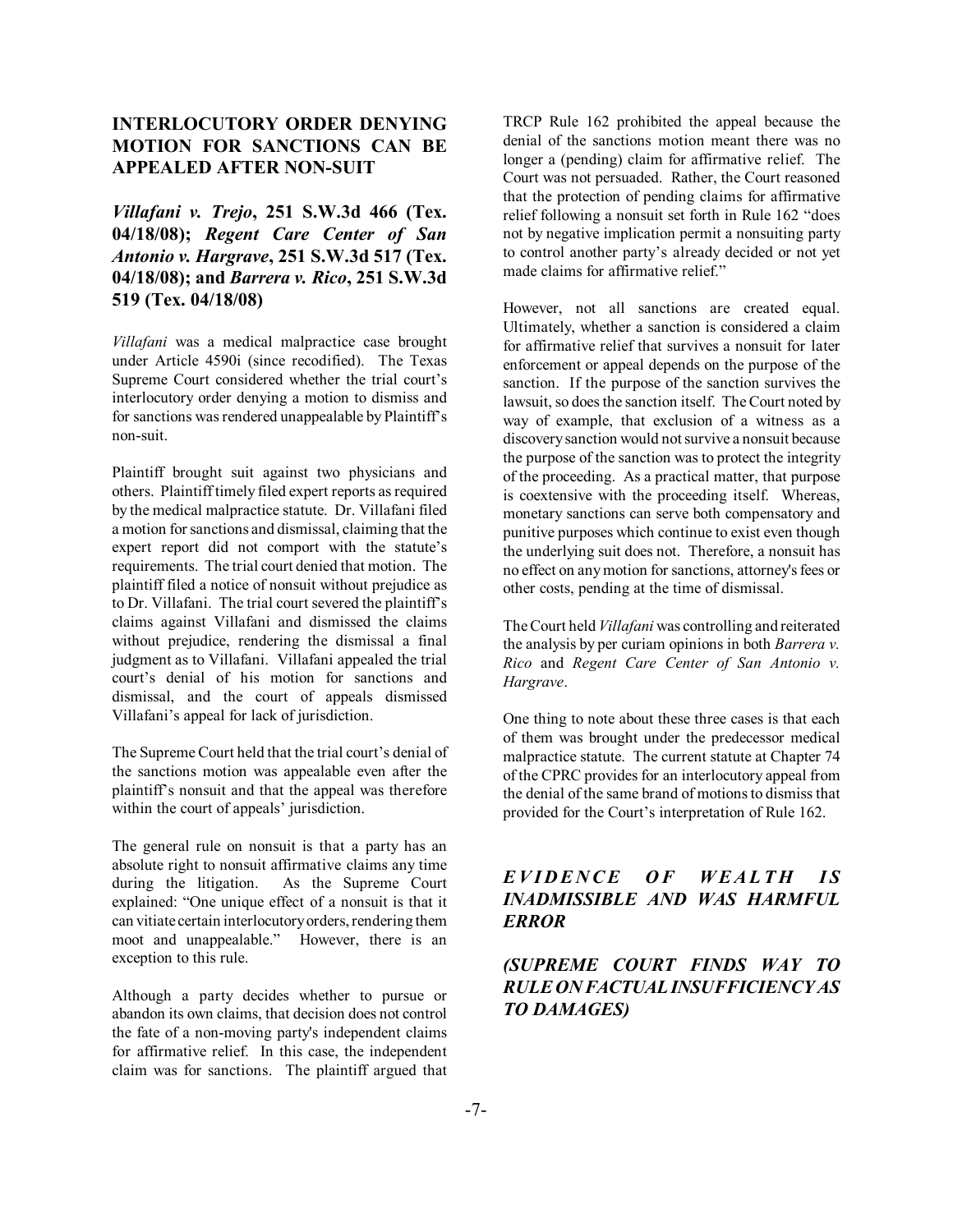#### *Reliance Steel & Aluminum Co. v. Sevcik***, (Tex. 09/26/08) (No. 06-0422)**

This was a collision case in which judgment was rendered for the plaintiff based on a \$3,000,000 jury verdict. The trial court admitted evidence that the defendantís annual revenues were \$1.9 *billion*, even though punitive damages were not at issue. The Supreme Court reversed and remanded, holding that (1) it was error to admit such evidence because it was not relevant to the issue of whether the companyís driver had been negligent and (2) such error was harmful-i.e., probably caused an improper verdict.

It is the harmful error ruling that is interesting. The Court found that the admission of such evidence was harmful because the size of the verdict showed that the jury's damages findings "probably were the result of something other than the admissible evidence in the case" and that "something beyond the relevant evidence was guiding the jury's deliberations." Translated, the Court essentially found that the evidence was insufficient to support the \$3,000,000 verdict. Of course, the Supreme Court is without jurisdiction to make a factual insufficiency determination. Only the courts of appeals may review factual sufficiency challenges. In this case, the Court of Appeals had reduced the award of past medical expenses by \$6,000 but otherwise held that the evidence was legally and factually sufficient to support the damages as found by the jury. The Court of Appeals also held that the evidence of the defendant's annual revenues was harmless error.

The harmless-error analysis applied by the Supreme Court involved looking at the whole case from voir dire to closing argument and evaluating:

(1) the role the evidence played in the context of the trial;

(2) the efforts by trial counsel to emphasize the erroneous evidence; and

(3) whether admission of improper evidence was calculated or inadvertent.

#### **(1) The Evidence**

In this case, liability was largely uncontested. Most of the damages were difficult to gauge, stemming as they did from soft-tissue injuries and impairments whose

effects were hard to measure objectively. Given that the trial focused primarily on setting damage amounts as to which jurors have few clear guideposts, it is probable that proof of the defendant's huge revenues played a crucial role on the key issue at trial.

#### **(2) The Emphasis**

The Court of Appeals held that evidence of the defendant's wealth was harmless because it was mentioned only once in the trial. While plaintiffs' counsel mentioned the gross revenues figures only once, he mentioned the defendant's large size from voir dire to closing argument. Just like gross sales, the size of the defendant and the number of its employees or divisions had no apparent relation to this traffic accident other than to suggest that it could pay a big judgment. Evidence of the defendant's wealth was not rendered harmless merely because it was emphasized in surrogate forms.

#### **(3) The Effort**

When attorneys insist that prejudicial evidence be admitted, that can be some evidence that at least they thought it would have some likely effect. In this case, admission was no accident. Proof of the defendant's income was not offered in the heat of the moment, but as a deposition excerpt prepared in advance and offered outside the presence of the jury, giving the plaintiffs time to overcome the defendant's objection and the trial court's reservations.

Irrelevant evidence of wealth is not rendered harmless merely because it is proffered in surrogate forms - such as the size of the defendant and the number of its employees or divisions.

# **REQUEST FOR AFFIRMANCE INCLUDES THE LESSER INCLUDED RELIEF OF REMAND**

## *Martinez-Partido v. Methodist Specialty and Transplant Hospital***, (Tex. 09/26/08) (No. 06-0611)**

In this health care liability case, the plaintiff served expert reports within 120 days of filing suit, as required by CPRC ß74.351(a). The defendants objected to the sufficiency of those reports. Prior to a hearing on the reports' sufficiency, the plaintiff requested a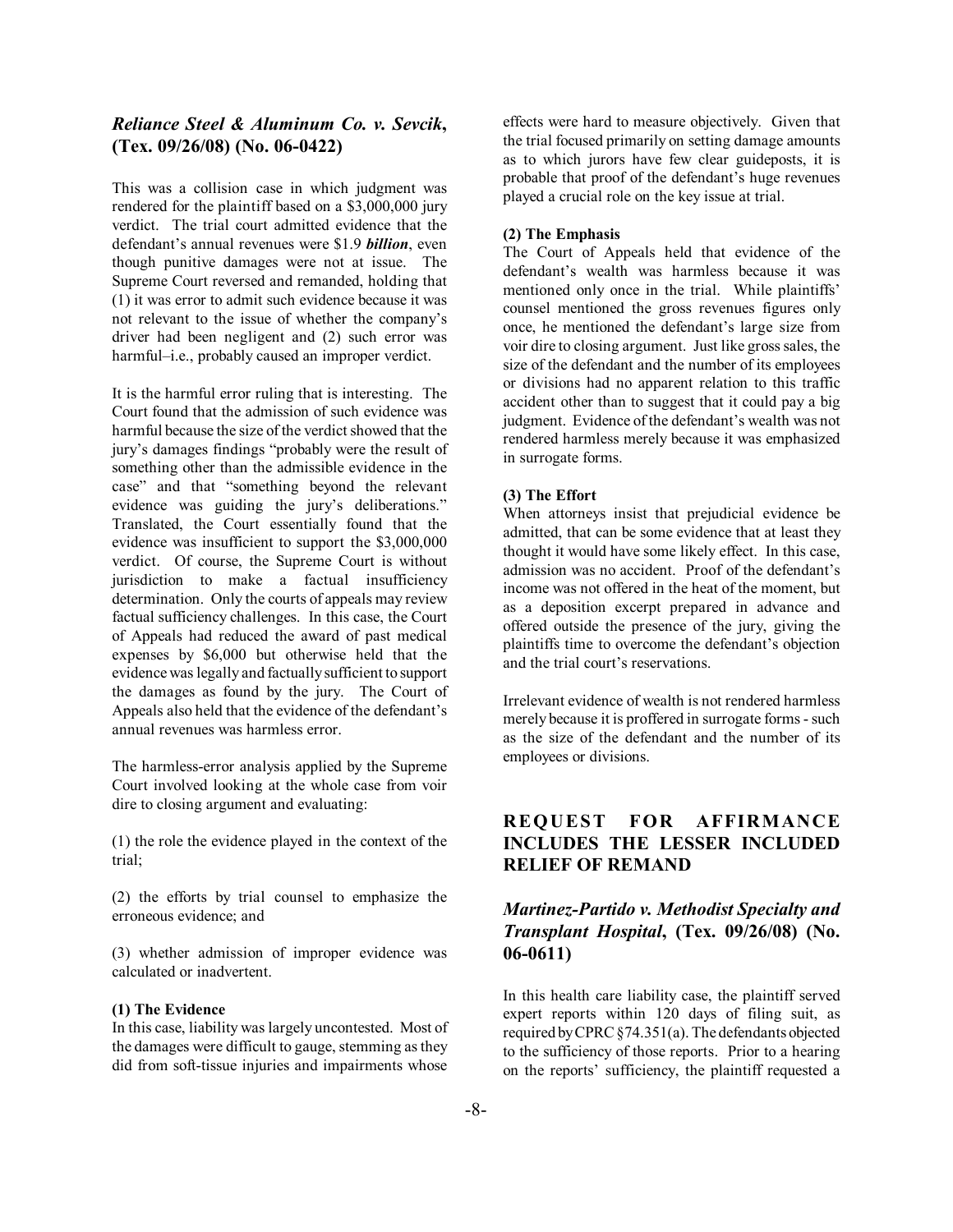30-day extension to cure any deficiencies in the reports that the trial court might find. The trial court, however, found that the expert reports were adequate; and the defendants appealed. The Court of Appeals found the reports deficient and, without considering the plaintiff's extension request, reversed and rendered judgment in the defendants' favor. The Supreme Court reversed and remanded to the trial court to consider the plaintiff's request for a 30-day extension. Although the plaintiff did not expressly request remand in the Court of Appeals, he did argue that the trial court's finding was correct and should be affirmed. A party seeking affirmance need not request the lesser included relief of remand. *See* TRAP  $25.1(c)$ .

# **SUCCESSFUL PARTY NOT REQUIRED TO SUBMIT ACCOUNTING OF COURT COSTS BEFORE JUDGMENT MAY BE ENTERED AS TO COSTS**

#### Labor v. Warren, (Tex. App.–Beaumont **10/02/2008)(No. 07-07-0134-CV)**

In this case the Court of appeals held, among other things, that the trial court did not abuse its discretion in awarding costs to the appellees based on the appellees' failure to prove up their costs. A successful party in a lawsuit is not required to submit an accounting of its court costs to the trial court or opposing counsel before judgment may be entered adjudicating costs. Rather, the successful party is responsible to submit a record of its court costs to the court clerk so that the clerk can perform its ministerial duty and tax costs in accordance with Rule 622.

The allocation of costs is a matter for the trial court's discretion and cannot be overturned on appeal absent an abuse of discretion. The Court of Appeals concluded that the trial court did not abuse its discretion in awarding costs to the appellees even though the appellees did not submit an itemized accounting of their costs to the trial court or opposing counsel.

# **REPLY BRIEF CANNOT ASSERT NEW GROUNDS FOR REVERSAL AFTER THE OMITTED GROUNDS ARE POINTED OUT IN OPPONENT'S BRIEF**

# *In re TCW Global Project Fund II, Ltd.***, (Tex. App.–Houston [14<sup>th</sup> Dist.] 09/22/2008) (No. 14-08-00116-CV)**

In this mandamus proceeding, the relators challenged the trial court's order denying their motion to dismiss based on a forum-selection clause. The Court of Appeals denied writ because the relators waived any challenge to the scope of the forum-selection clause by not addressing it in their Petition.

The real party in interest addressed the omission in its Response, and the relators addressed it for the first time in their Reply. It is well-settled that TRAP Rule 38.3 does not allow an appellant to include in a reply brief a new issue in response to a matter pointed out in the appellee's brief but not raised by the appellant's original brief. *Dallas County v. Gonzales*, 183 S.W.3d 94, 104 (Tex. App.-Dallas 2006, pet. denied); *Howell v. Tex. Workersí Comp. Commín*, 143 S.W.3d 416, 439 (Tex. App.–Austin 2004, pet. denied); *In re M.D.H.*, 139 S.W.3d 315, 318 (Tex. App.–Fort Worth 2004, pet. denied); *Barrios v. State*, 27 S.W.3d 313, 322 (Tex. Ap.–Houston [1st Dist.] 2000, pet. ref<sup>3</sup>d). TRAP Rule 52.5, providing for reply briefs in original proceedings, states that "[t]he relator may file a reply addressing any matter in the response." TRAP Rule  $38.3$  similarly provides that "[t]he appellant may file a reply brief addressing any matter in the appellant's brief." Except for identifying the parties as "relator" and "appellant," Rules 52.5 and 38.3 are identical. Because Rule 38.3 does not permit an appellant to assert new grounds for reversal in a reply brief after the omitted grounds have been pointed out in a response, there is no reason to interpret Rule 52.5 to permit such a practice.

# **BAYLOR MEDICAL SCHOOL IS STILL NOT A GOVERNMENTAL UNIT:**

## *Klein v. Hernandez,* **260 S.W.3d 1 (Tex.** App.–Houston [1st Dist.] 04/17/08)